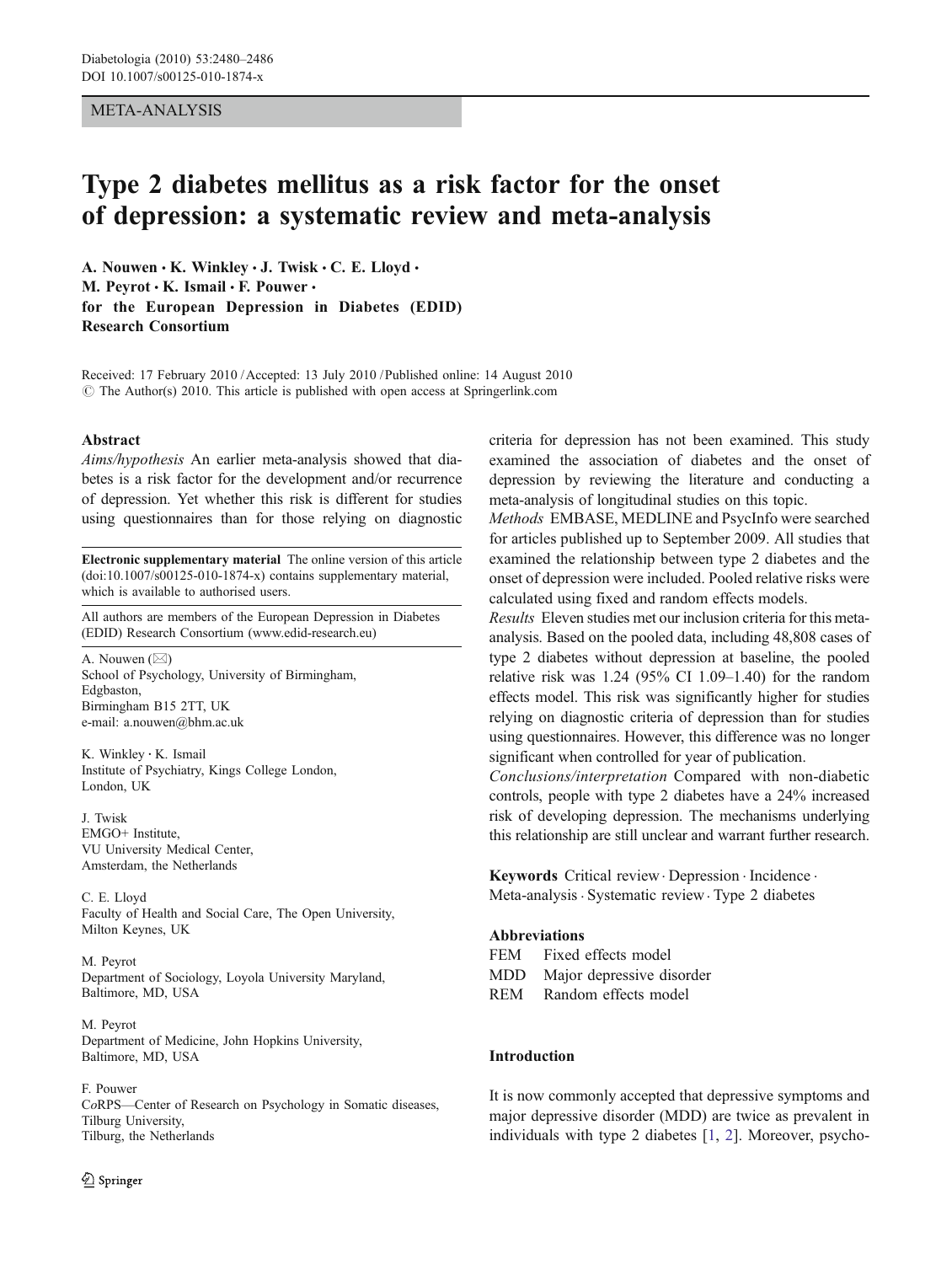logical morbidity in people with diabetes poses huge challenges for clinical practice. In a recent WHO study, the greatest decrements in self-reported health were observed in those with both depression and diabetes, more so than in those with depression and other chronic conditions such as angina, arthritis or asthma [\[3](#page-5-0)].

Depression has been found to be associated with lower quality of life [\[4](#page-5-0)], poorer diabetes self-care [\[5](#page-5-0)], impaired glycaemic control [\[6](#page-5-0)], and an increased risk of developing diabetes-related complications [[7](#page-5-0)]. Given the higher healthcare expenditure [[8\]](#page-5-0) and increased mortality [\[9](#page-5-0), [10\]](#page-6-0) associated with depression, it is therefore not surprising that clinical guidelines now recommend that all patients with diabetes undergo regular screening for depression [[11](#page-6-0), [12\]](#page-6-0).

It remains unclear, however, whether the presence of diabetes increases risk for depression, or whether depression increases risk for diabetes. The early studies in this area used mainly cross-sectional study designs, which preclude any causal inferences as to the direction of this relationship, thus making any recommendations for practice problematic [\[1](#page-5-0), [2\]](#page-5-0). More recently, the temporal relationship between depression and diabetes has been the focus of a number of longitudinal prospective population-based studies. Three systematic reviews and meta-analyses [[13](#page-6-0)–[15\]](#page-6-0) found that depression was associated with an increased risk of incident diabetes. The reverse, that diabetes may be a risk factor for depression, has been the focus of one earlier systematic review and meta-analysis, which included seven studies [[15](#page-6-0)]. It was found that people with type 2 diabetes had a modest increased risk of developing depression. However, the authors did not distinguish between studies that used a diagnosis of a depressive disorder and those that measured depressive symptoms using self-report measures. This distinction is important, because high levels of depressive symptoms as measured through self-report questionnaires were found to be more reflective of general emotional and diabetes-specific distress than of clinical depression [\[16,](#page-6-0) [17](#page-6-0)]. Therefore, this report examines the relationship between diabetes and depression by conducting a metaanalysis of longitudinal studies published on this subject in the peer-reviewed literature. Moreover, we examined separately studies that included a diagnosis of a depressive disorder and those using self-report measures of depression.

# Methods

Retrieval of studies To identify the studies of interest, MEDLINE (1966 to September 2009), PsycInfo (1872 to September 2009), and EMBASE (1950 to September 2009) databases were searched. The search terms are shown in Electronic supplementary material (ESM) Table 1. Titles and abstracts of the retrieved studies were scanned to exclude studies that were clearly irrelevant. The full text of the remaining studies was then read by three authors (A. Nouwen, K. Winkley and F. Pouwer), who independently determined whether the studies met the inclusion criteria. Disagreements were solved by a fourth author (MP), who independently examined the studies, and then consensus was reached. Furthermore, the reference lists of articles that studied our topic of interest were scanned to check for additional publications.

Inclusion/exclusion criteria In this systematic review and meta-analysis, we included all studies that longitudinally examined the relationship between type 2 diabetes and onset of depression, irrespective of their study design. Studies were excluded if the authors did not explicitly exclude patients with prevalent depression at baseline or did not control for this statistically, and if there were insufficient data to estimate a relative risk (OR, risk ratio or HR). When multiple publications from the same study population were available, we included the most recent publication.

Data extraction Three authors (A. Nouwen, F. Pouwer and C. E. Lloyd) independently extracted data from the studies, in particular regarding: (1) name of first author, (2) publication year, (3) study design, (4) follow-up time in years, (5) number of patients in the analysis, (6) sex of patients, (7) age of patients, (8) method of depression assessment, (9) method of diabetes assessment, (10) unadjusted and adjusted relative risks and 95% CI (adjusted for the largest number of confounders), (11) confounders adjusted for, (12) method used for exclusion of depressed patients at baseline, (13) overall incidence of depression per year.

In the included studies, method of depression assessment could be either (1) a diagnosis of depression assessed by a diagnostic psychiatric interview, (2) assessment of depressive symptoms by a self-reported questionnaire or (3) a diagnosis by a physician. Studies identified depressed patients at baseline through either self-report measures or screening, the latter using a psychiatric diagnostic interview for depression. Overall incidence per year was extracted as the crude incidence of depression in the whole study population, divided by follow-up duration. Type of diabetes could be assessed through either self-report or screening, i.e. measuring blood glucose of all patients, or from patients' medical records.

The quality of the included studies was rated independently by two authors (A. Nouwen, K. Winkley) using criteria for cohort studies from the Centre for Reviews and Dissemination, University of York, UK [[18\]](#page-6-0). These include adequacy of the description of groups (type 2 diabetes mellitus, type 2 diabetes mellitus with depression, control without depression and control with depression), control for confounding variables (age, sex, socioeconomic status, education), blinding of baseline assessment data (diagnosis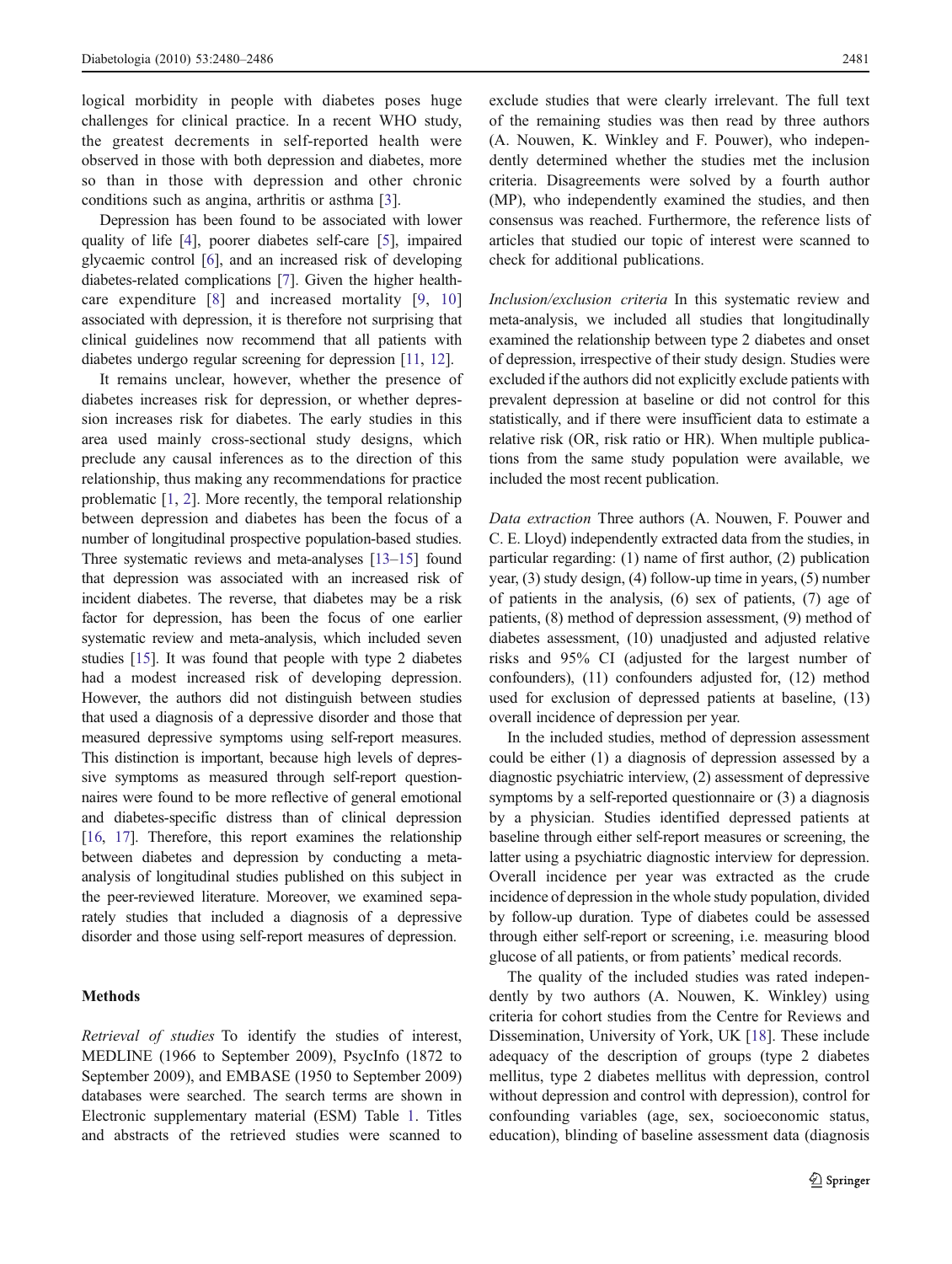only), description of follow-up data, description of dropout rates, and comparison of dropout rates between groups on key variables. Any disagreement was independently reviewed by a third author (MP) until consensus was reached.

Statistical analysis Consistently with Mezuk et al. [\[15](#page-6-0)], in each study the relative risk of the model that most closely adjusted for demographic variables (age, sex, socioeconomic status, marital status) was used to estimate a pooled OR. Both the fixed effects model (FEM) and the random effects model (REM) were used. The fixed effects model assumes that variability between studies is exclusively due to random variation and individual studies are simply weighted by their precision. The random effects model assumes a different underlying effect for each study and takes this into consideration as an additional source of variation. A random effects meta-analysis is more conservative than a fixed effects meta-analysis, as it gives wider CIs around the point estimate, and is recommended when heterogeneity between studies exists [[19\]](#page-6-0). Because of expected heterogeneity in the results, we report the results from only the REMs. A forest plot was made to show the relative risk and 95% CI of each study and the pooled OR and 95% CI. Studies reporting HRs were also included. As the HR provides an underestimation of the OR [[20\]](#page-6-0) and the prevalence of depression is not very high, this underestimation would be small, resulting in a more conservative estimate of the pooled OR.

To provide visual assessment of publication bias a funnel plot was drawn, in which the OR was plotted on a logarithmic scale on the vertical axis against its corresponding standard error for each study on the horizontal axis. Asymmetry of the funnel plot is an indicator of publication bias. Publication bias was also assessed by means of the Begg-adjusted rank correlation test. To check the influence of publication bias, a pooled OR was calculated. A forest plot was used to visually assess homogeneity of the studies. Furthermore, this was tested with Cochran's Q test. Finally, the influence of several aspects of study design on incidence rates was investigated with meta-regression analysis. Because the number of studies in the meta-regression is small, we first conducted a set of bivariate regressions to identify significant correlates for inclusion in a multiple regression analysis. All statistical analyses were performed using STATA 10.0 (STATA Corporation, College Station, TX, USA).

# Results

The MEDLINE search identified 385 articles, of which 10 [\[21](#page-6-0)–[30](#page-6-0)] met our inclusion criteria and were subsequently included in the systematic review and meta-analysis (ESM Fig. 1). The search in EMBASE (total number of studies= 381) identified one additional study [[31\]](#page-6-0) meeting the selection criteria, but no further studies were identified through the search in PsycInfo (total number of studies= 17). Thus, a total of 19 studies were retrieved for detailed evaluation, of which 11 studies were selected for inclusion in the meta-analysis. The extracted data of the 11 studies included are presented in ESM Table 2. It should be noted that two studies [\[23](#page-6-0), [24](#page-6-0)] reported HRs rather than ORs.

Qualitative analysis The results of the quality assessment of the included studies can be found in ESM Table 3. Only one study [[24\]](#page-6-0) provided adequate description of the four groups (diabetes depressed, diabetes non-depressed, nondiabetes depressed, non-diabetes non-depressed) in terms of confounding variables such as age, sex, number and type of complications. As such, it was, in most cases, impossible to see whether the groups were comparable on important confounding variables. However, most studies  $(n=8)$ controlled statistically for a number of potentially confounding variables.

Four studies used diagnostic criteria to determine depression status [[24](#page-6-0)–[26,](#page-6-0) [30](#page-6-0)], but none of these studies reported whether there was any blinding of the assessors to the status of diabetes. However, as Brown et al. [[24\]](#page-6-0) and O'Connor et al. [[31](#page-6-0)] were retrospective studies and diagnosis of depression was made by general practitioners independent of the study rather than by trained assessors, lack of blinding was deemed less important. However, reliability of the diagnosis of depression in these two studies was not reported.

The follow-up time varied between less than 2 years [\[23](#page-6-0)] and 10 years [\[27](#page-6-0)]. Two studies [[22,](#page-6-0) [26\]](#page-6-0) combined data from waves at different time points (2 and 5 years follow-up) to calculate depression incidence. Finally, while all but two studies [[24,](#page-6-0) [31\]](#page-6-0) reported the proportion of the cohort that was followed up, only three studies [\[21](#page-6-0), [22,](#page-6-0) [25](#page-6-0)] reported whether dropout rates and reasons for dropout were similar across groups. It should be noted that the criteria that were used for establishing diabetes differed among the studies, with most relying on doctor's diagnosis [[24,](#page-6-0) [31\]](#page-6-0) or selfreport of doctor's diagnosis [[22,](#page-6-0) [23](#page-6-0), [25](#page-6-0)–[27](#page-6-0)]. Others also used medication use or blood tests such as OGTT or fasting plasma glucose  $[21, 27-30]$  $[21, 27-30]$  $[21, 27-30]$  $[21, 27-30]$  $[21, 27-30]$  or  $HbA_{1c}$  levels  $[27]$  $[27]$ .

Meta-analysis Based on all studies, including 48,808 cases of type 2 diabetes, the pooled OR was 1.24 (95% CI 1.09– 1.40). The forest plot of the OR and 95% CI of each study, and the pooled OR of both the FEM and the REM, are shown in Fig. [1](#page-3-0).

The funnel plot suggested possible publication bias (Fig. [2\)](#page-3-0). This was also supported by Begg's adjusted rank correlation test  $(p=0.70)$  and the Egger test  $(p=0.81)$ .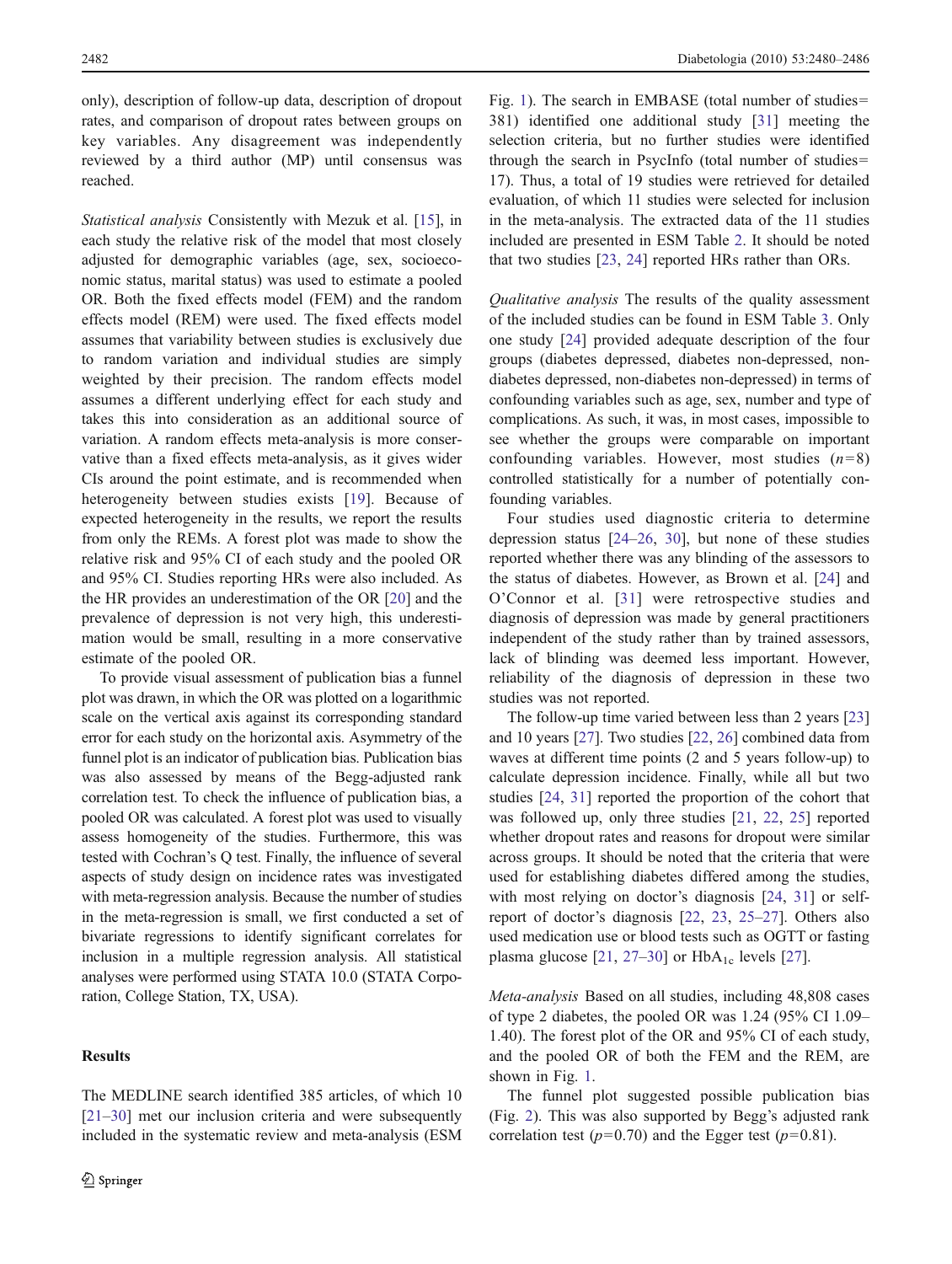<span id="page-3-0"></span>Fig. 1 Forest plots showing the OR of depression in type 2 diabetes for individual studies using depression self-report questionnaires, diagnostic criteria, and all studies combined. Bars and diamonds indicate 95% CIs. The size of each square corresponds to the weight of the study in the meta-analysis. D+L, randomeffects estimate (Der Simonian and Laird method); I–V, fixedeffects estimate (inverse variance method)



The test for heterogeneity was significant ( $Q=30.84$ ;  $df=$ 10;  $p=0.001$ ), with a moment-based estimate of between studies variance of 0.021, indicating heterogeneity. We therefore stratified the studies by method of defining depression. Among the six studies that relied on questionnaires to define depression, the pooled OR was 1.19 (95% CI 1.03–1.39) and the test for heterogeneity was not significant ( $Q=8.03$ ;  $df=5$ ;  $p=0.16$ ), with a moment-based estimate of between studies variance of 0.013. In the five studies that defined depression using diagnostic criteria, the



Fig. 2 Begg's funnel plot with pseudo 95% CI of all the studies included in the meta-analysis

risk of depression was higher than for studies using questionnaires, with a pooled OR of 1.29 (95% CI 1.05– 1.59). The test for heterogeneity was significant  $(Q=22.42;$  $df=4$ ;  $p<0.001$ ), with a moment-based estimate of between studies variance of 0.032. However, as one study [\[24](#page-6-0)] relying on diagnostic criteria to define depression included incident (new) cases of diabetes, the analysis was rerun without this study. The pooled OR for the four remaining studies was 1.47 (95% CI 1.34–1.60) and the test for heterogeneity was not significant ( $Q=0.91$ ;  $df=3$ ;  $p=0.82$ ), with a moment-based estimate of between studies variance of 0.00.

Meta-regression Because stratifying by (controlling for) method of depression measurement (diagnosis or questionnaire) reduced the significant overall study heterogeneity to non-significance, meta-regression analysis was performed to examine this further. The results showed that type of depression measurement (β=−0.25;  $p$ <0.001, 95% CI −0.37, −0.14) was a significant predictor of depression incidence, with rates higher for studies using diagnostic criteria to define depression.

Additional meta-analyses were performed to determine whether other factors might account for the heterogeneity in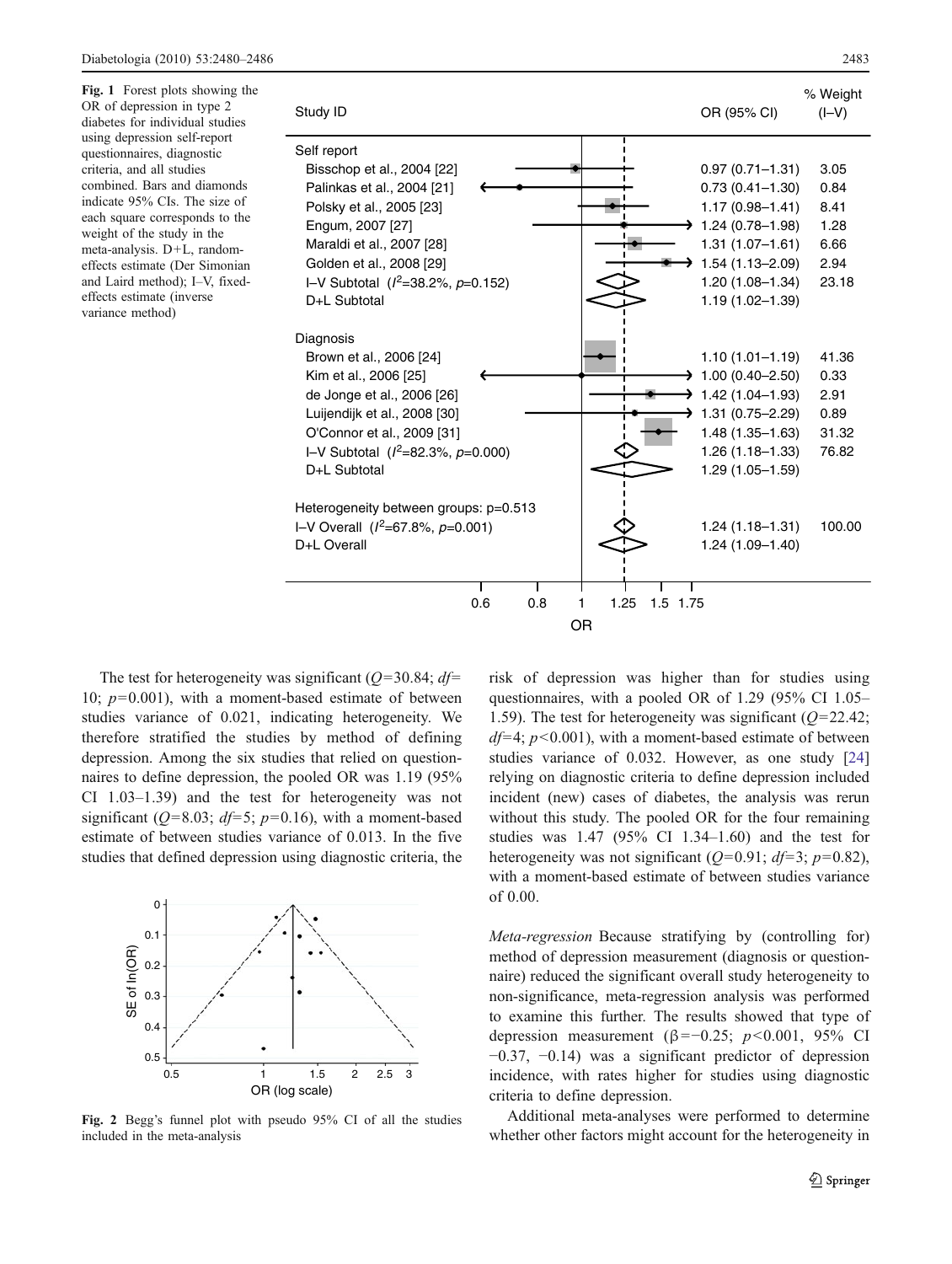study-specific incidence rates. For example, as can be seen in Fig. [1](#page-3-0), the forest plot showed that the ORs increase over time, suggesting that the incidence of depression is increased in more recent studies. Therefore, a set of single-factor meta-regression analyses was performed with time since publication, follow-up time, number of followup depression measurements  $(1 \text{ vs } >1)$  or continuous assessment), sample size, and number of people with diabetes as separate predictors of depression incidence OR. The results showed that year of publication ( $\beta$ =0.09;  $p<0.001$ , 95% CI 0.05–0.12) was a significant predictor of depression incidence OR, but time of follow-up, sample size, the number of people with diabetes, and number of follow-up depression measurements were not  $(p>0.09)$ . Because type of depression measurement and year of publication may be confounded, we also examined these together in a single regression model. The results showed that year of publication remained significant ( $β=0.09$ ,  $p<0.02$ , 95% CI 0.02–0.16) but type of depression measurement was no longer significant ( $\beta$ =−0.07, *p*<0.95, 95% CI −0.24–0.22). The results did not change when repeated without Brown et al. [[24\]](#page-6-0).

#### **Discussion**

The results of this systematic review and meta-analysis of 11 studies involving 172,521 participants, including 48,808 people with type 2 diabetes, show that overall people with type 2 diabetes have a 24% increased risk of incident depression compared with people without diabetes. The risk found in the current study including four more studies is slightly higher than the one found in an earlier metaanalysis (OR 1.15, 95% CI 1.02–1.30) [\[15](#page-6-0)]. When studies that used questionnaires to define depression were separated from those using diagnostic criteria, the odds of incident depressive symptoms were somewhat lower (OR 1.21) than the risk of developing incident depressive disorder (OR 1.29). Interestingly, this difference was accentuated when a study that included incident diabetes rather than prevalent diabetes [\[24\]](#page-6-0) was excluded from the analysis; the increased chance of people with diabetes developing a depressive disorder was almost 50%. Although the difference in incidence rates between diagnostic studies and questionnaire studies was significant, the meta-regression analysis showed that this effect may have been confounded by higher ORs in more recent published studies.

Relative to the earlier meta-analysis [[15\]](#page-6-0), heterogeneity was larger in the present meta-analysis. This is primarily a function of the fact that later studies, those not included in the earlier analysis, reported higher levels of increased risk for persons with diabetes. We have no definitive explana-

tion for the apparent increase in incident depression in more recent studies, although it is possible that both people with diabetes and healthcare professionals have become increasingly aware of symptoms of depression in diabetes, which may have led to higher scores at follow-up measurements.

The results of this study should be interpreted cautiously with regard to whether diabetes is a risk for incident depression in the strictest sense, i.e. the initial episode of depression. With the exception of Brown et al. [\[24](#page-6-0)], who excluded participants with depressive episodes within 3 years before the onset of the study, none of the other studies in this meta-analysis excluded people who had had depression at some point during a lengthy period before the onset of the study. Because recurrence of depressive disorder is high, especially among people with diabetes [\[32](#page-6-0)], the increased incidence of depressive episodes may be due, in part, to diabetes or stressors related to diabetes triggering depression more frequently in people with vulnerability for depression, i.e., people with a history of depression.

It is possible that the incident depression was associated with the development of diabetes-related complications. For example, the Brown et al. [[24\]](#page-6-0) study only included people with incident diabetes, and the likelihood of diabetesrelated complications is likely to be lower in this sample. Interestingly, in this study the risk of developing depression was increased in people with cerebrovascular disease and peripheral arterial disease but not in those with coronary artery disease. de Jonge et al. [[26\]](#page-6-0) found that the longitudinal association of diabetes and depression was reduced after controlling for other chronic somatic diseases and was no longer significant. These findings are consistent with the results of two large cross-sectional studies [[33,](#page-6-0) [34](#page-6-0)] showing that the prevalence of depressive disorder was higher in diabetes patients with diabetes-related complications, especially cardiovascular disease, than in those without complications.

The increased incidence rate for depression in people with type 2 diabetes found in the current meta-analysis (OR 1.19– 1.47) contrasts with a two-fold increase in the prevalence rate of depression (OR 2.0) found in a previous meta-analysis [\[1](#page-5-0)]. This is likely to be a result of two distinct processes. First, because prevalence is a function of not only incidence but also duration, the prevalence of a chronic condition such as depression is higher than one might expect based on the incidence rate alone. This line of reasoning is supported by earlier reports that, among people with diabetes, episodes of MDD last longer and are more recurrent [[32,](#page-6-0) [35\]](#page-6-0). Our finding that the risk in diabetes of developing depressive disorder is greater than that of developing depressive symptoms is consistent with this. In addition, because depression is a risk factor for the development of diabetes [\[13](#page-6-0)], relatively more people with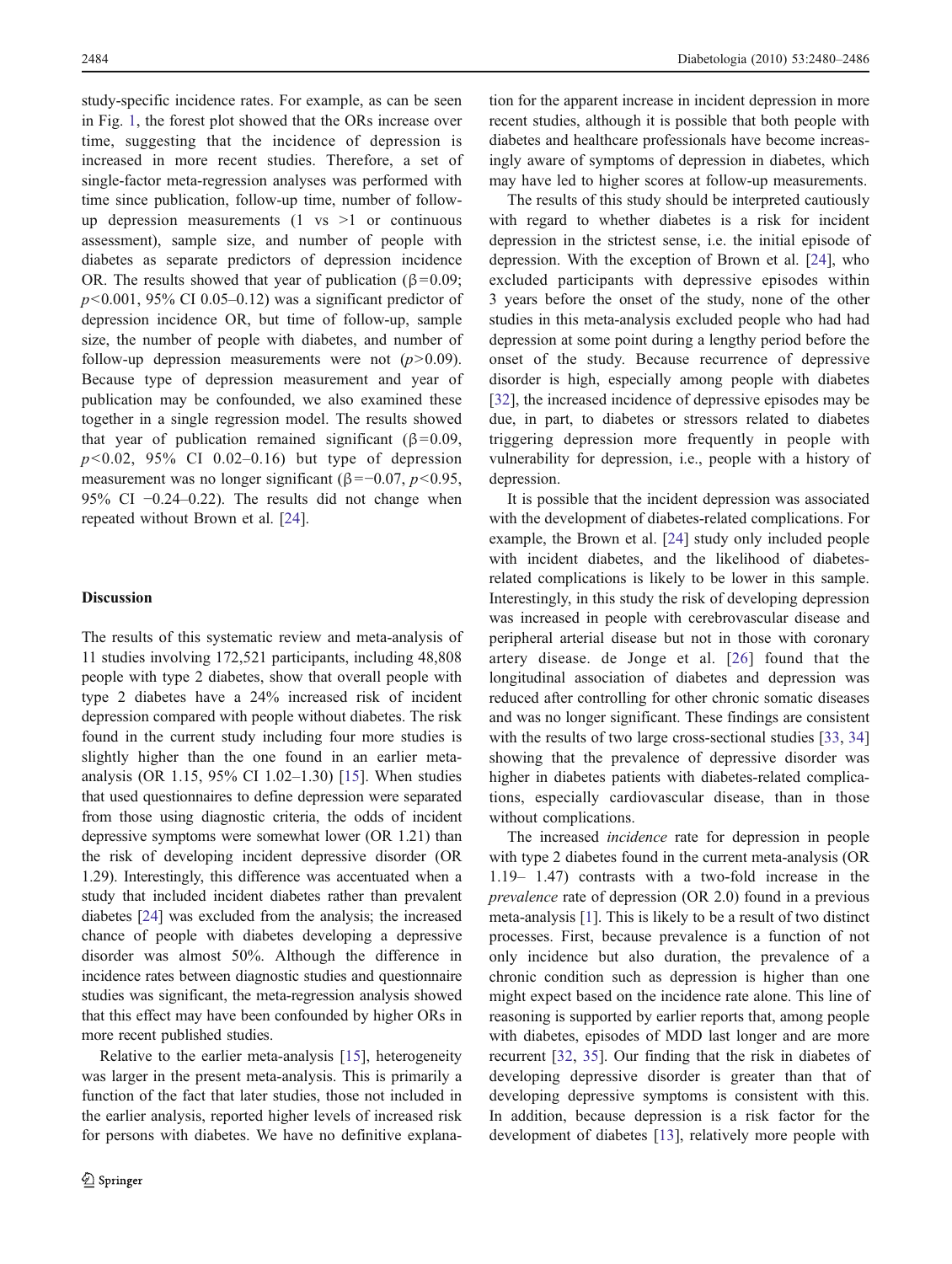<span id="page-5-0"></span>diabetes would have a history of depression and as such an increased risk of developing a further episode.

This study has several limitations. First, measures of depression varied among studies. We were able to examine several aspects of this variation, finding that few factors were associated with study-specific levels of diabetes risk. However, there was substantial variation among studies using a particular form of depression measurement. Among the studies that used diagnostic criteria for the assessment of depression, two relied on the clinical judgement of general practitioners to establish a diagnosis while the other two used formal diagnostic interview schedules with trained researchers. Among studies using self-report questionnaires to assess depressive symptoms, different questionnaires and different cut-off values were used to define cases of depression. Because self-reported depressive symptoms in people with diabetes have been found to be indicative of general emotional and diabetes-specific distress rather than depressive disorder [[16\]](#page-6-0), the questionnaire studies, especially those with lower cut-off values, may have resulted in an over-estimation of the incidence rate of clinically significant levels of depression in people with diabetes. In addition, some studies also included antidepressant medication use as a stand-alone proxy measure of depression [\[24](#page-6-0), [28](#page-6-0), [29,](#page-6-0) [31\]](#page-6-0). However, because antidepressant medication is prescribed for other problems, such as neuropathic pain [[36,](#page-6-0) [37](#page-6-0)] or sedation, this also may have artificially increased the incidence rate, particularly among people with diabetes. Finally, a number of studies [\[21,](#page-6-0) [27\]](#page-6-0) used different measures or cut-off values at baseline than at follow-up, which may have led to misclassification of cases of depression at baseline and therefore affected the incidence rates for depression.

Another limitation is that the majority of the studies analysed here limited the assessment of incident depression to a single follow-up at a distinct time point, and none assessed the onset and offset of depressive episodes; thus these studies provide no insight into the temporal dynamics of the episodes.

Finally, the relatively small number of studies available for analysis limited our ability to examine the independent contribution of multiple methodological factors in accounting for the between-study variation in diabetes-related risk for depression.

# Conclusion

Overall, the results from this meta-analysis suggest that the risk of a new depressive episode is higher among people with type 2 diabetes than in the general population. This increased risk may be greater among people who have suffered a previous depressive episode or who have

diabetes-related complications. Moreover, the risk of incident depression associated with diabetes appears to be increasing over time. Because of the negative consequences of depression in diabetes, such as poorly controlled diabetes [6], an increased risk of complications [7], higher mortality [\[10](#page-6-0)] and increased healthcare costs [8], it is important that these vulnerable groups should be screened regularly for depression. We would further suggest that such efforts should be incorporated into treatment programmes for depression [[38\]](#page-6-0).

Acknowledgements The authors would like to thank A. Kokoszka (Department of Psychiatry, Medical University Warsaw, Poland), N. Hermanns (Forschungsinstitut Diabetes-Akademie & Diabetes Klinik Bad Mergentheim, Germany) and J. Assies (Department of Psychiatry, Academic Medical Centre, University of Amsterdam, the Netherlands) for their comments and suggestions on an earlier version of the manuscript.

Duality of interest The authors declare that there is no duality of interest associated with this manuscript.

Open Access This article is distributed under the terms of the Creative Commons Attribution Noncommercial License which permits any noncommercial use, distribution, and reproduction in any medium, provided the original author(s) and source are credited.

#### References

- 1. Anderson RJ, Freedland KE, Clouse RE, Lustman PJ (2001) The prevalence of comorbid depression in adults with diabetes: a meta-analysis. Diabetes Care 24:1069–1078
- 2. Ali S, Stone MA, Peters JL, Davies MJ, Khunti K (2006) The prevalence of co-morbid depression in adults with Type 2 diabetes: a systematic review and meta-analysis. Diabet Med 23:1165–1173
- 3. Moussavi S, Chatterji S, Verdes E, Tandon A, Patel V, Ustun B (2007) Depression, chronic diseases, and decrements in health: results from the World Health Surveys. Lancet 379:851–858
- 4. Schram MT, Baan CA, Pouwer F (2009) Depression and quality of life in patients with diabetes: a systematic review from the European depression in diabetes (EDID) research consortium. Curr Diabetes Rev 5:112–119
- 5. Gonzalez JS, Peyrot M, McCarl LA et al (2008) Depression and diabetes treatment nonadherence: a meta-analysis. Diabetes Care 31:2398–2403
- 6. Lustman PJ, Anderson RJ, Freedland KE, de Groot M, Carney RM, Clouse RE (2000) Depression and poor glycemic control: a meta-analytic review of the literature. Diabetes Care 23:934–942
- 7. de Groot M, Anderson R, Freedland KE, Clouse RE, Lustman PJ (2002) Association of depression and diabetes complications: a meta-analysis. Psychosom Med 63:619–630
- 8. Egede LE, Zheng D, Simpson K (2002) Comorbid depression is associated with increased health care use and expenditures in individuals with diabetes. Diabetes Care 25:464–470
- 9. Bruce DG, Davis WA, Starkstein SE, Davis TM (2005) A prospective study of depression and mortality in patients with type 2 diabetes: the Fremantle Diabetes Study. Diabetologia 48:2532–2539